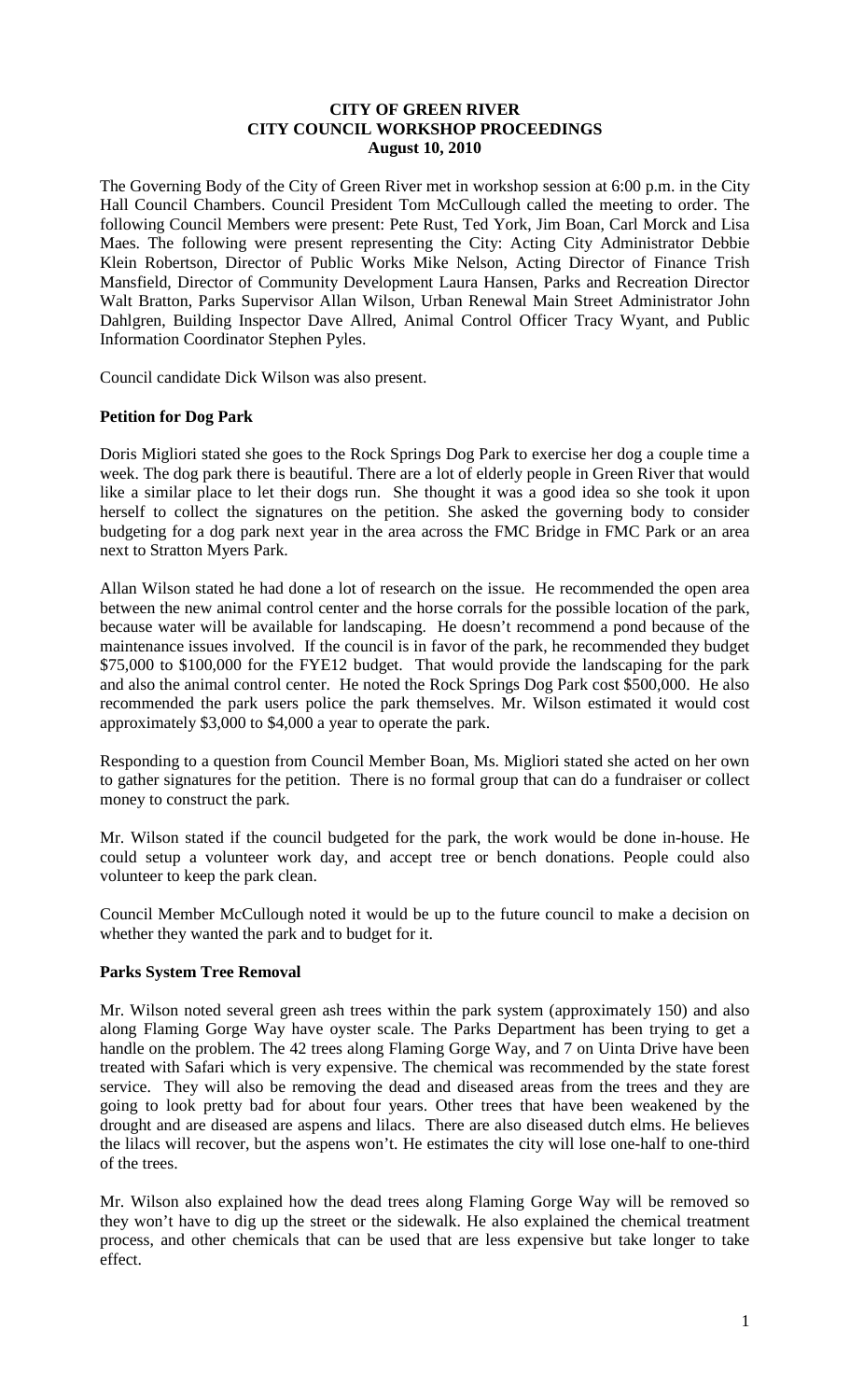Mr. Wilson stated only diseased trees that are 80% to 90% gone will be removed.

Addressing questions from Council Member Maes, Mr. Wilson stated three ladies on the Tree Advisory Board have been inventorying the trees, watching for outbreaks and talking to people about proper pruning.

Responding to questions from Council Member York, Mr. Wilson stated the soil in the area on the east entrance to the city is being treated in an effort to save the trees in that area. The soil is highly contaminated with diesel fuel and alkaline.

# **Viaduct Project Update**

Mr. Dahlgren noted the contractor had a one year contract to complete this phase of the project by early April. He noted several issues (Sprint fiber, rainy weather, purchase of bearing plates, and the re-design of the south ramp to meet ADA requirements) have delayed the completion of the project this fall as the contractor had expected. The current issue is getting the concrete work done before the weather gets cold. The contractor expects 90% of the project will be done by autumn.

Mr. Wilson explained the problems with the curing process needed for the concrete, and how the bearing plates allow movement of the structure without breaking the concrete. The bearing plates have been ordered, but the delay in getting them is with the manufacturer not the contractor. He also explained why the south ramp had to be lengthened to allow resting areas in order to meet ADA requirements. Mr. Wilson noted the railroad yard master has been very helpful and cooperative with the project so far. He also stated the speed limit around the construction area has been lowered because of safety concerns.

Mr. Wilson noted this phase of the project is being paid for through grants. He also let the council know he might have to come to them for a change order because of the changes to the handrails and the ramps. The next phase to repair the middle section will be very expensive (estimated at \$1 to \$1.5 million) because of the railroad, and there is no money budgeted for the next phase.

Council Member York thought everything was looking really good, and he commended the crews on their work.

Council Member Rust stated he was looking forward to using the ideas from Blue Canopy for the viaduct to encourage people to stop and visit Green River.

#### **City Administrator's Report**

Ms. Robertson gave the governing body the following updates:

- The demolition of the old animal control center is scheduled to start on September 20th.
- A \$9,000 budget resolution will be presented at the next council meeting for the replacement of a park's truck bed that was red tagged.
- The air conditioning at the GRRC hasn't been working since July 1st: Mr. Wilson stated the system lost compression, and they have replaced the compressor seven times over the last ten years. The Ballard Group was hired to analyze the system, and he will be meeting with them tomorrow. Ballard will come back with recommendations to repair the system, and the he will come back to the governing body to discuss the funding needed for the repair.
- Dispatch Center: In order to vacate the building needed for the dispatch center, Public Works needs to construct a storage facility similar to the parks facility at Stratton Myers Park to store \$600,000 of equipment currently being stored at the Shoshone building. The estimated cost of the new building is \$240,000 which could be completed by March of 2011. Chief Love has asked for permission to allow Plan One Architects to go into the building to start the design work.
- The next council meeting will be on August 16, 2010 instead of August 17, 2010.
- Upland Way will be closed tomorrow from 8 a.m. to 5 p.m. due to work being done on the Southeast Water Improvement Project.